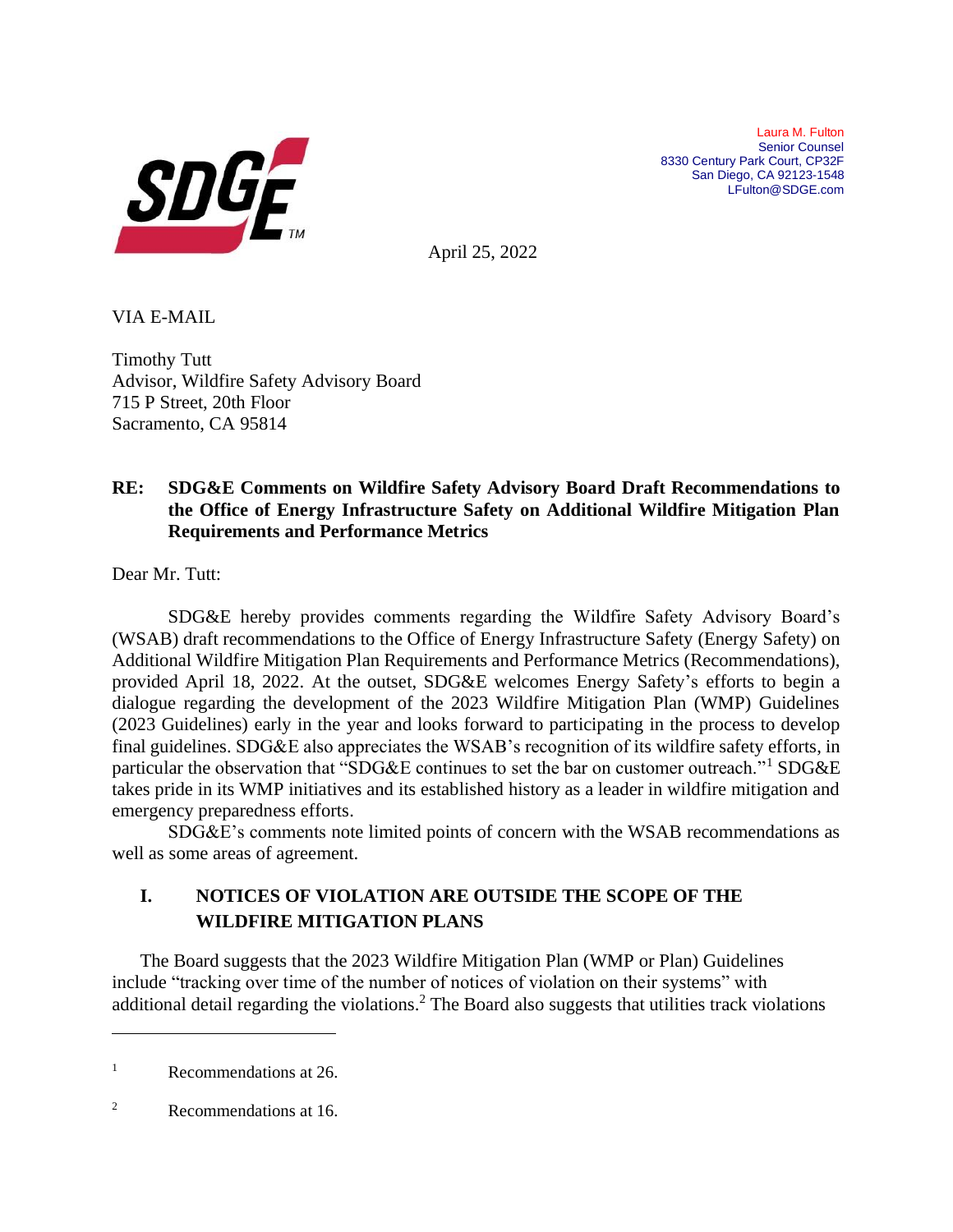within the high fire threat districts (HFTD) to provide intelligence about the utility's prioritization of system inspection and maintenance, and include in their WMPs a short description of any violations found categorized as "severe."<sup>3</sup>

Energy Safety has previously declined to require information regarding Notices of Violation in the WMPs and should continue to do so in future guidelines. The Public Utilities Code recognizes the distinct process that address approval of the WMP—which is achieved through the electrical corporations' annual WMP submissions and updates—and compliance with the WMP. Public Utilities Code Section 8386 establishes the various requirements of the WMPs; if a utility files a plan in compliance with those requirements, Energy Safety should approve the Plan. Plan compliance is addressed through a separate process "following approval of [Plan]," and the California Public Utilities Commission (Commission) maintains authority to penalize the electrical corporations for instances of "substantial noncompliance with the plan." <sup>5</sup> The utilities also report on Plan compliance through their quarterly submissions.

Energy Safety has established a transparent public process by which all stakeholders may review Notices of Violation or Defect, and in instances where an electrical corporation requests a hearing to contest the allegations, that process allows for stakeholder comment.<sup>6</sup> The WMPs should not be a forum for stakeholders to review instances of potential violations and potentially second guess or re-litigate violations or defects that have already been resolved through the process established by Energy Safety. For these reasons, Energy Safety should continue to oversee WMP compliance through a separate process distinct from review and approval of the WMPs.

# **II. THE BOARD SHOULD NOT ENCOURAGE ADDITIONAL RISK MODELING WORKSHOPS WHICH RESULT IN REDUNDANCY AND RESOURCE STRAIN**

In its recommendations, the Board suggests that Energy Safety "build upon the existing risk modeling working group meetings to hold public workshops and/or create a wildfire modeling expert review panel [including academic research] to review possible biases in risk modeling."<sup>8</sup> Collaboration between the electrical corporations, stakeholders, and Energy Safety is valuable, but the addition of workshops to the existing risk modeling working group continues to require the dedication of electrical corporation resources and can divert attention from the work of implementing wildfire mitigation efforts. Energy Safety should continue to consider the availability of resources, as well as the need to balance promoting ongoing transparency and collaboration with the important work that the utilities are performing to reduce wildfire risk.

Given the level of stakeholder engagement that is already present in the risk modeling working group meetings, Energy Safety has fostered a collaborative environment where the utilities, experts, and other parties may build upon existing risk modeling efforts. Additionally,

<sup>3</sup> Recommendations at 15.

<sup>5</sup> Pub. Util. Code §8386.3(c); Pub. Util. Code § 8386.1.

<sup>6</sup> *See* Ca. Gov. Code §15475.4(b).

<sup>8</sup> Recommendations at 15.